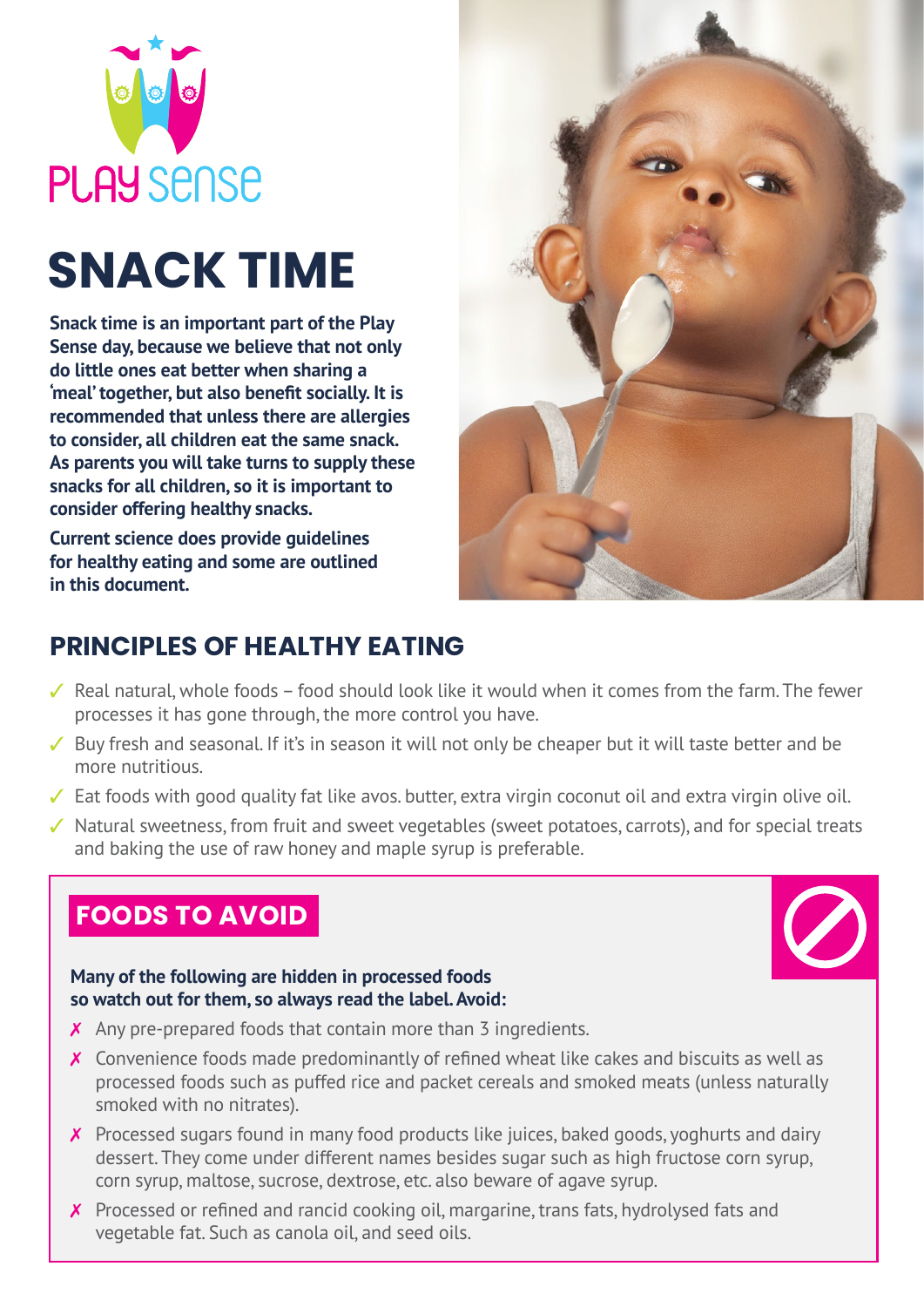# **QUICK SNACK IDEAS**

**These are wonderful ideas for snack time. Try to choose from this list:**

| <b>Super Foods</b>                                                                 | <b>Great for toddlers</b>                                  |
|------------------------------------------------------------------------------------|------------------------------------------------------------|
| Raw milk cheese                                                                    | Organic cheese                                             |
| Raw milk yoghurt (unsweetened) mixed with<br>organic fruit/raw honey or on its own | Organic full cream unsweetened yoghurt mixed<br>with fruit |
| Pasture reared meat biltong or droewors                                            | Droewors and low salt biltong                              |
| Organic hard boiled egg                                                            | Free range egg hard boiled egg                             |
| Activated nut butter on a slice of apple                                           | Unsweetened nut butter on a slice of apple                 |
| Guacamole with crudités (organic)                                                  | Guacamole with crudités                                    |
| Activated nut bars                                                                 | Nut Bars                                                   |
| Activated Nuts and Goji berries                                                    | Raw nuts and raisins (no sulphur dioxide)                  |
|                                                                                    | Cassava and coconut flour rusks (see recipe)               |
|                                                                                    | Cheesy almond and coconut biscuits (see recipe)            |
|                                                                                    | Fat bombs (see recipe)                                     |
|                                                                                    | Meatballs (see recipe)                                     |
| Raw cheese sandwich made with essene bread*<br>and raw butter                      | Cheese sandwich with sour dough bread and<br>butter        |
| Homemade spinach frittata                                                          | Crustless quiches (store bought)                           |

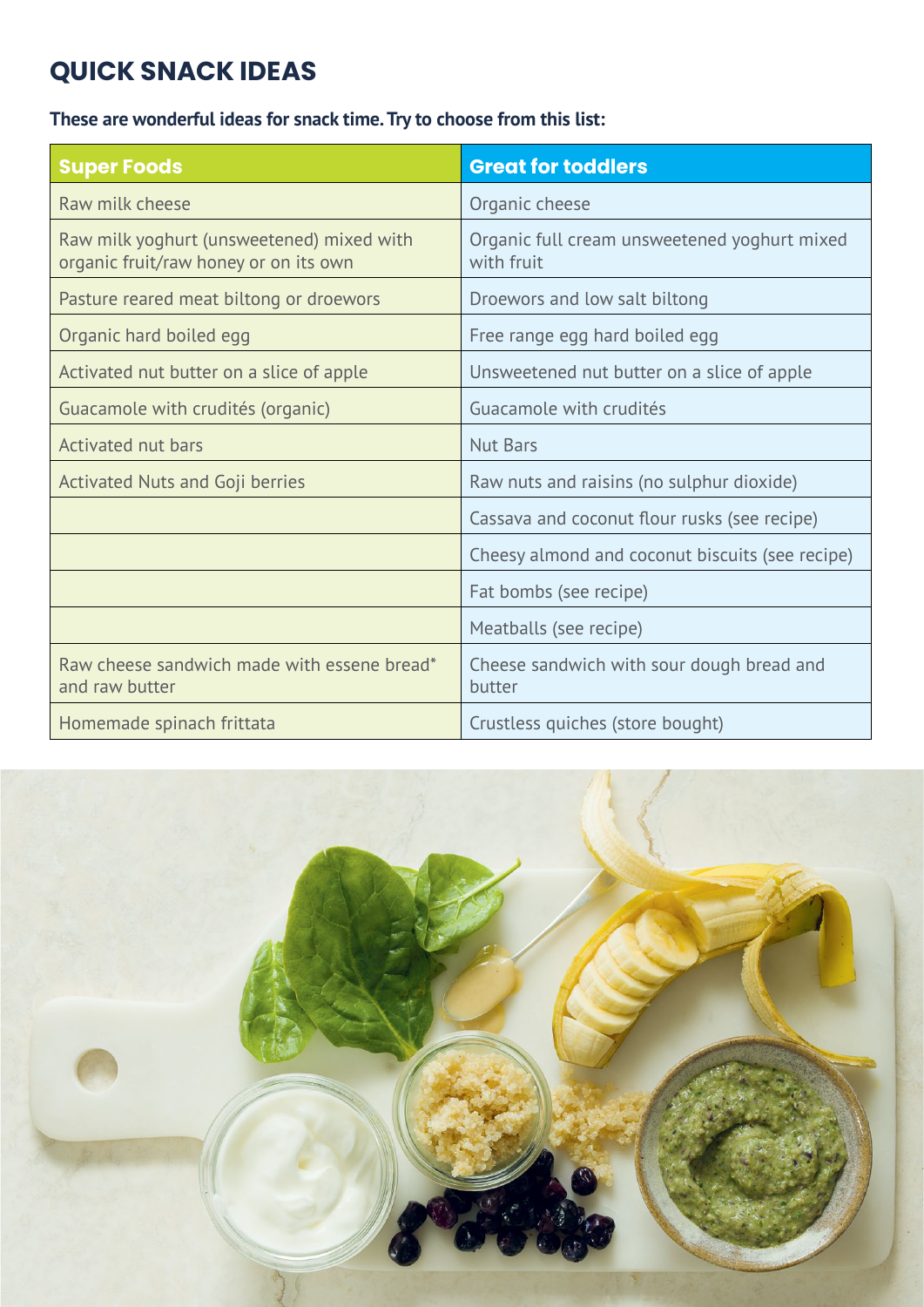## **RECIPES**

## **NUT BARS**

**1 ¼ cup almond flour (soaked, dehydrated nuts ground to a flour) ¼ tsp sea salt ¼ tsp baking soda ¼ cup coconut oil ¼ cup maple syrup (organic, grade B) 1 /8 cup filtered water 1 tsp vanilla extract ½ cup shredded coconut ¼ cup raisins or dried cranberries 2 ¼ cups any combination of pumpkin seeds, chopped almonds or walnuts, sunflower seeds, sesame seeds, flax seeds, etc. (soaked and dehydrated first)**

In a large bowl, combine almond flour, salt and baking soda. Add coconut oil, maple syrup, water, and vanilla. Stir dry ingredients into wet. Mix in shredded coconut, seeds, and dried fruit. Grease an 8×8 baking dish with coconut oil. Press the dough into the baking dish, wetting your hands with water to help pat the dough down evenly. Bake at 180°C for 20 minutes. Cut and serve. Cool before cutting.

**These bars are crumbly. Very tasty topped with a dollop of yogurt.**

#### **CHEESY ALMOND AND COCONUT BISCUITS**

**½ cup almond flour (preferably activated), or LSA (or other nut flour) 3 eggs ¼ cup butter, melted Salt, a good grind or two 2 cups raw cheddar cheese, grated ½ – ¾ cup coconut flour, sifted**

Preheat oven to 200°C. Blend the almond, coconut flour, eggs, butter, salt, and cheese.

Knead the dough until a moist play dough consistency. Form dough into balls and put on a tray lined with baking paper. Flatten to either a thin cracker or a thicker (1cm) biscuit. Bake for 15 minutes. You can turn them once to get crispy cheese on both sides.



## **BEEF AND QUINOA BALLS**

**¼ cup uncooked quinoa ½ cup homemade or low-sodium vegetable stock (or boiling water with ½ tbsp dried herbs) 500 g lean beef mince 1 onion, peeled and roughly chopped 1 tsp minced garlic ¼ cup grated carrot ¼ cup grated baby marrow 1 egg, lightly beaten 1 tbsp mixed dried herbs**

**2 tbsp coconut oil**

Rinse quinoa in a sieve under running water. Cover quinoa with water in a pot and bring to a simmer. Cook for 15–18 minutes, stirring occasionally.

Preheat the oven to 200°C

Place beef mince, onion, garlic and vegetables in a food processor and pulse until thoroughly combined. Scoop the mixture out into a bowl.

In a large pan, heat coconut oil over medium heat. Add the balls in batches and cook for about 15 minutes, turning occasionally, or until brown all over.